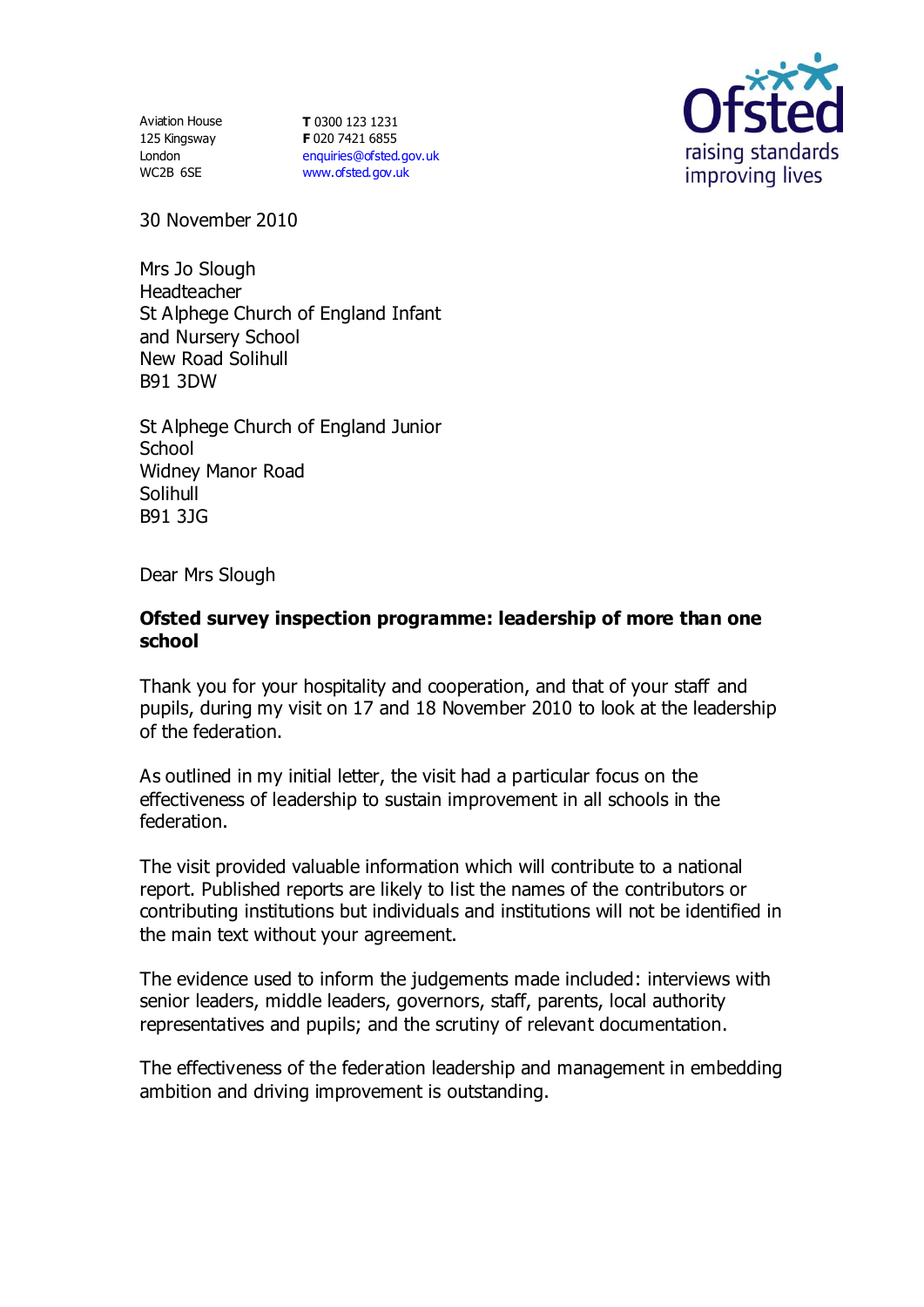# **Context**

The federation consists of St Alphege Church of England Infant and Nursery School and St Alphege Church of England Junior School. The formal federation between the two schools took place in September 2010. There have been significant changes to staffing and also staff reorganisation and restructuring.

## **Outcomes**

- Attainment is above average overall and this level has been maintained since the federation began. Pupils' writing by the end of Year 6 is steadily improving as the focused strategy across the federation increases its impact. Although boys are beginning to improve in their overall achievement they have not yet caught up with the girls who consistently make good progress.
- Pupils' personal development and well-being are outstanding. Their attitude and behaviour are exemplary. Pupils say that they are proud to be members of the school community. The Christian ethos in the federation is evident particularly through the care, guidance and support where every child matters. Pupils are very active in the life of the federation; for example, being members of the eco and school councils as well as acting as mentors to younger pupils. Pupils enjoy attending the schools in the federation and have positive attitudes to learning and a wider sense of community. They are extremely polite and eager to discuss the range of opportunities that they are given to develop their communication, leadership and independence skills.
- $\blacksquare$  The federation is beginning to have a positive impact on outcomes for a growing number of vulnerable pupils and their families as a result of the continuity of federation provision. This provision is further enhanced by the strong working relationships between the Infant and Junior school. The two schools are working closely with outside agencies to ensure that their children receive the best support that can be offered.

## **Provision**

- $\blacksquare$  The quality of teaching in the federation has improved across the two schools as a result of sharing the expertise and experience of the teachers and support staff. Newly appointed teachers are supported well. They have settled quickly and are contributing well to the federation's agenda of raising pupils' overall achievement and attainment.
- The federation has developed an effective tracking system for monitoring and evaluating the progress of every pupil. This helps to ensure that there are clear systems for communication between staff and other partners across the federation. Teachers use this information effectively to plan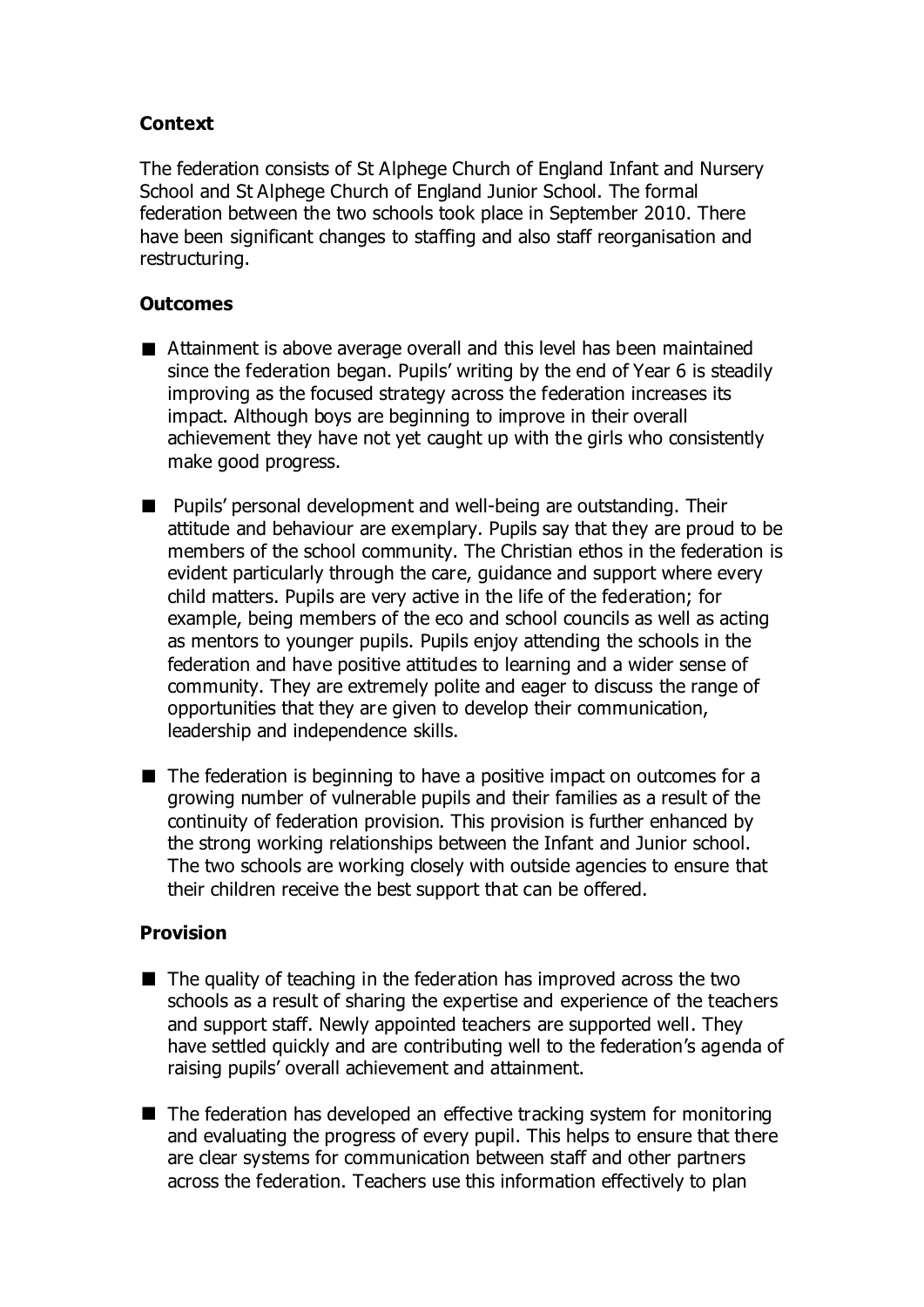lessons that meet the needs of pupils. Parents and carers are kept fully informed about the progress of their children. Parents regularly join with their children for special classes. For example, during the inspection visit it was noted that every parent and carer joined their child in Year 2 for a lesson in numeracy.

- **Professional development is at the heart of the federation. Staff are given** every opportunity to develop their leadership and management skills as well as further improve the quality of teaching. Examples of outstanding teaching observed across the federation included the inclusive approach and swift pace of lessons. Teachers have good subject knowledge and understanding of a range of strategies that enable them to meet the needs of individual pupils.
- The broad and balanced curriculum ensures that all pupils experience a wide range of learning opportunities within a vibrant learning environment. The curriculum is being developed even further at Key Stage 2 through a thematic approach which is in its infancy. The themed approach to writing days such as Everybody Writes Day, is having a noticeable impact. As one boy noted: 'I was enjoying myself so much that I didn't notice how much I wrote by the end of the day. I had great fun.' The impact of this strategy is already evident in the progress that the boys are making in their writing. It is planned to roll out this theme and other initiatives across the federation.
- The federation has enabled the available finance to be used flexibly so that specialist staff are shared to ensure consistency and avoid any duplication. Similarly, the shared assessment procedures, particularly at transition between Key Stages 1 and 2, are being embedded in order to further develop the continuum.

#### **Leadership and management**

- The federation is led extremely well by you and an effective leadership team is being established. The strong, clear and decisive leadership demonstrated by you has fostered a strong sense of common purpose among all staff. Both schools in the federation have a clear view of their strengths and areas for further improvement through their school selfevaluation.
- Leaders monitor and evaluate the impact of their work with precision and are regularly building on good practice. The federation is aware of the issues with the writing of a small minority of vulnerable boys and is looking to establish a range of ways to fully engage and inspire them. The development plan for the federation is detailed and is ready to be shared with the stakeholders before being fully implemented.